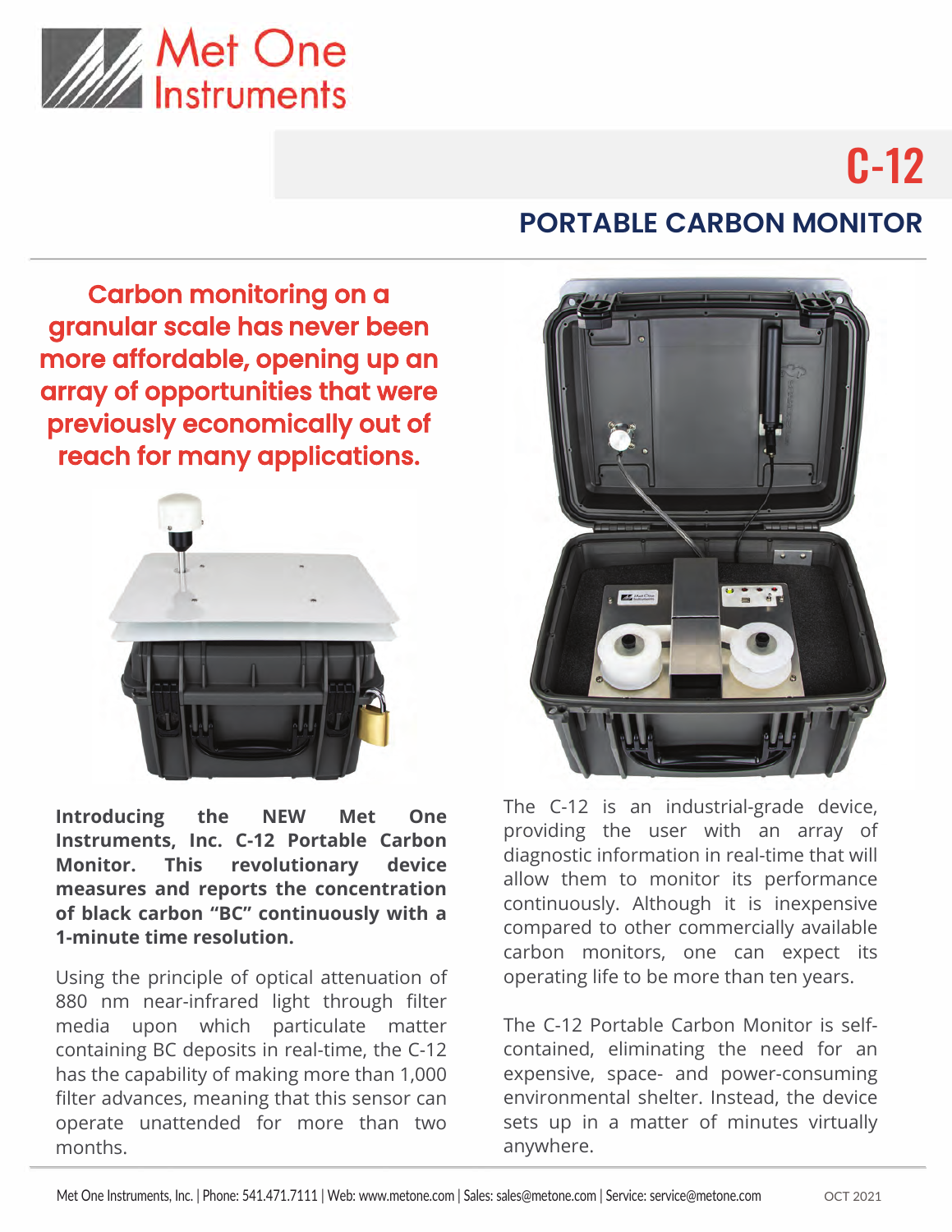

# C-12

## **PORTABLE CARBON MONITOR**

#### FEATURES:

- *Unmatched Value for Granular Data*
- **Real-Time Cloud Communications**
- **Data Logger Compatible**
- **Accessible Price Point**
- **Time Tested, Long-Lasting, Reliable Technology**
- **Precision Measurements**

Because of its modest sampling rate (1 LPM), the C-12 can easily be operated off modestly-sized solar panels in most regions. It comes standard with an AC power adapter.

The standard configuration of the C-12 enables the user to measure and report the BC (880 nm illumination) concentration with sensitivity better than 20 ng/m<sup>3</sup> at userselectable time intervals ranging from 1 minute to 1-hour.

Equipped with an integrated CCS+ COMET Cloud modem, the data is available in realtime on a customized webpage dashboard. The C-12 Portable Carbon Monitor samples total suspended particulate matter "TSP" and is pole mounted in its standard configuration. However, if desired, the user may opt to mount the C-12 onto an optional tripod for rapid, flexible deployment.

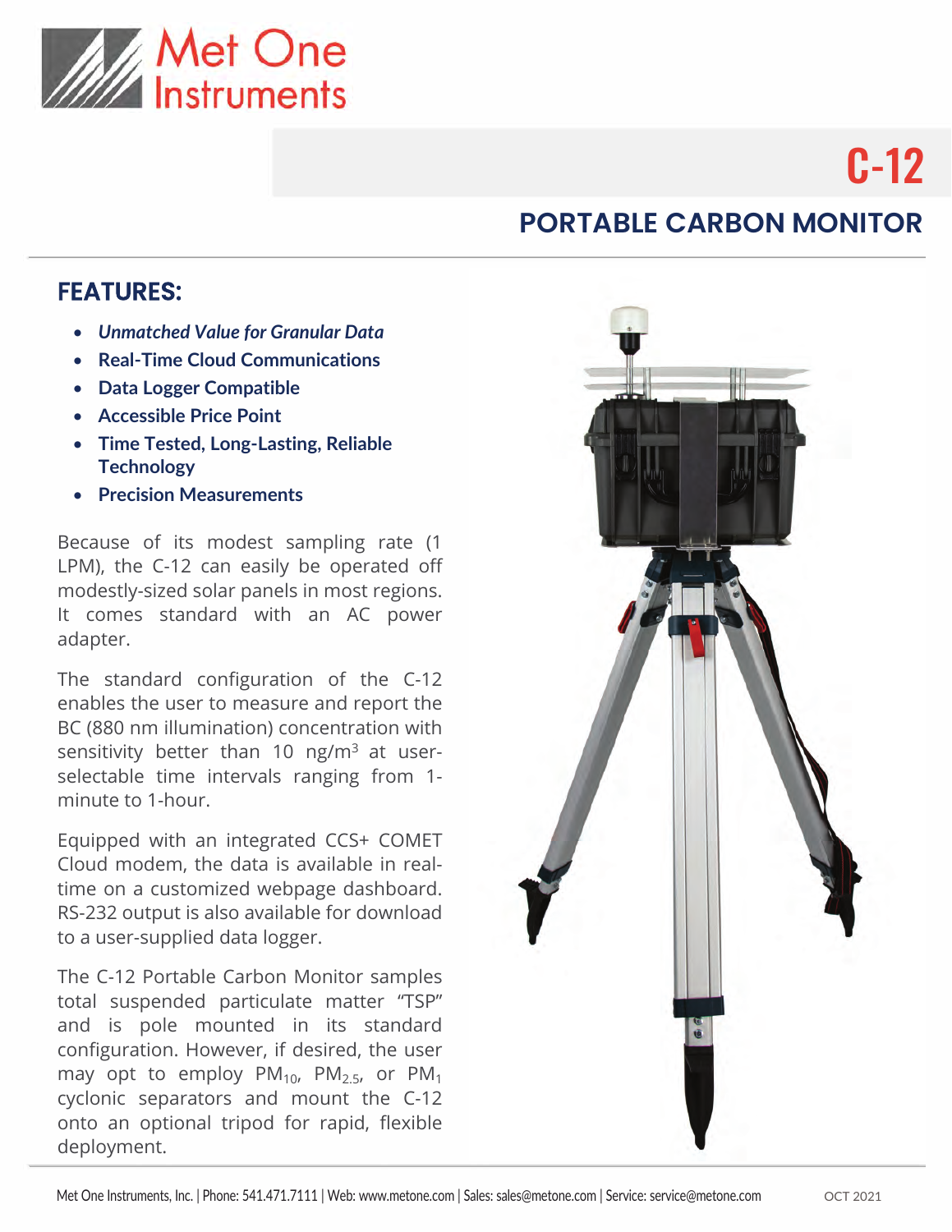

# C-12

## **PORTABLE CARBON MONITOR**

#### APPLICATIONS:

- **Governmental Air Quality Surveillance**
- **Community Monitoring Applications**
- **Saturation Studies**
- **Nuisance Monitoring**
- **Source Apportionment Studies**
- **Academic Research**





**The groundbreaking new C-12 has a low initial acquisition cost** (the standard configuration costs less than \$3,000) and low ongoing operational costs (a roll of filter tape permitting more than 1,000 independent measurements costs \$70).

With a standard sampling rate of 1 LPM, the unit may be flow-checked and flowcalibrated using most commercially available flow calibrators such as those used to support governmental air quality surveillance systems. An optional flow calibration system may also be purchased to support operation. The C-12 employs the same span calibration value (MACS) used by the Met One Instruments, Inc. Model BC-1054, Model BC-1060, and other commercially available tape-based carbon measurement devices (Aethalometer).